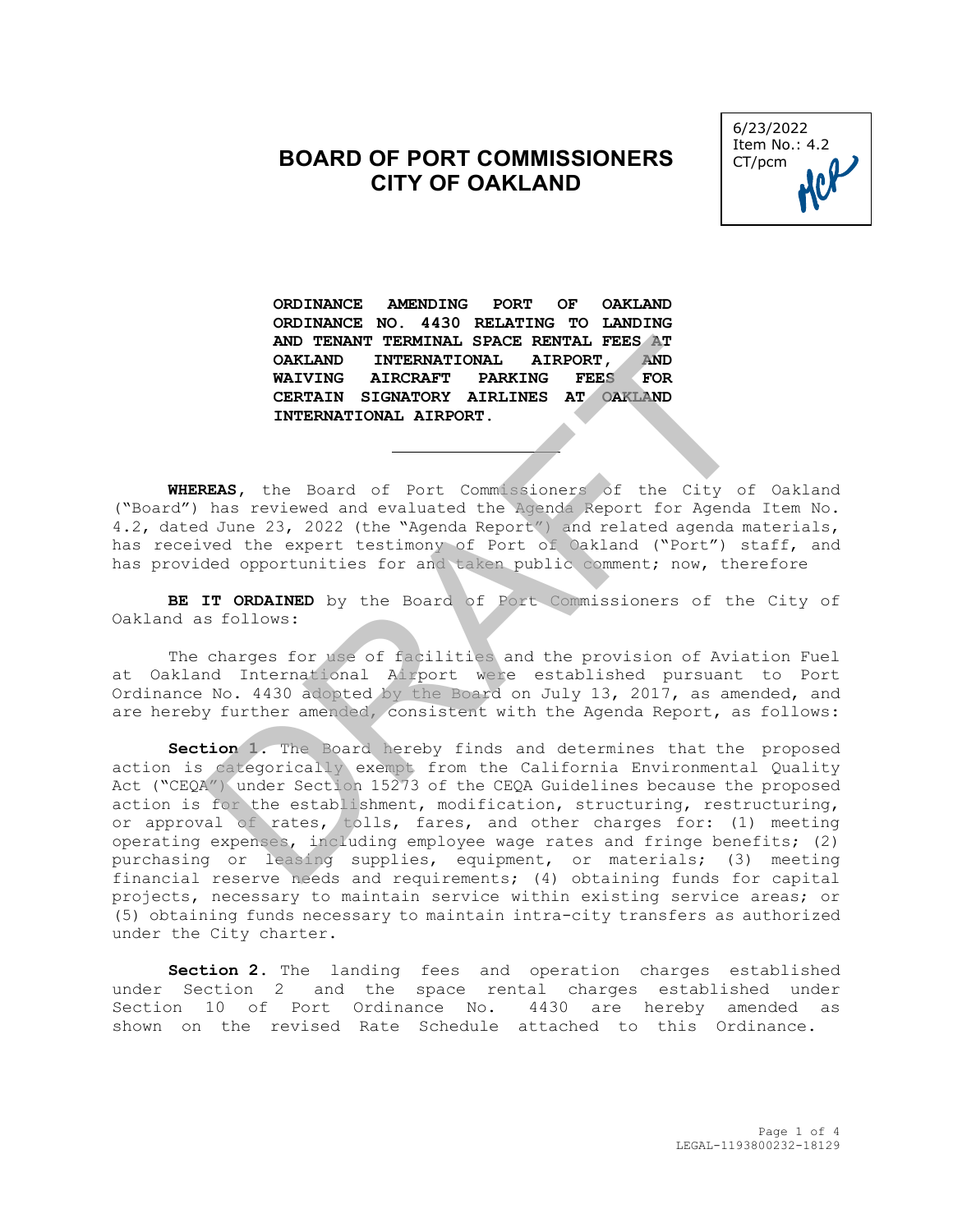**Section 3**. The last sentence of Section 9 of Port Ordinance No. 4430 is hereby amended to read as follows: "For Signatory Airlines, the Aircraft storage fees set forth in Sections 9.a. $(1)$ , 9.a. $(3)$ , 9.b. $(1)$ , 9.b. $(2)$ , 9.d.(1), 9.e.(1), and 9.e.(2) shall be waived, provided that such Signatory Airline is concurrently operating scheduled passenger or cargo service at the Airport, and the length of time the aircraft parking fee is waived is limited to 72 hours."

**Section 4**. The last sentence of Section 10.14 of Port Ordinance No. 4430 is hereby amended to read as follows: "The rental rate for concession office and storage space is \$4.761 per square feet per month."

**Section 5**. This Ordinance shall take effect on the date of its final adoption, and shall be retroactively effective July 1, 2022, for Signatory Airlines, and effective October 1, 2022 for all others; provided, however, that if a petition protesting the adoption of this Ordinance is timely and duly submitted to the elections official of the City of Oakland in the manner required under California Elections Code § 9237, the effective date of this Ordinance shall be suspended, and all actions authorized by this Ordinance shall be null and void. n office and storage space is \$4.761 per square feet per<br>
tion 5. This Ordinance shall take effect on the date of<br>
and shall be retroatively effective July 1, 2022, for all others;<br>
provided,<br>
petition protesting the adopt

**Section 6**. In acting upon this matter, the Board has exercised its independent judgment based on substantial evidence in the record and adopts and relies upon the facts, data, analysis, and findings set forth in the Agenda Report and in related agenda materials and in testimony received.

**President.**

**Attest: \_\_\_\_\_\_\_\_\_\_\_\_\_\_\_\_\_\_\_\_\_\_\_\_\_\_\_\_\_\_\_\_** 

**Secretary.**

**Approved as to form and legality:**

**\_\_\_\_\_\_\_\_\_\_\_\_\_\_\_\_\_\_\_\_\_\_\_\_\_\_\_\_\_\_\_\_ Port Attorney**

**\_\_\_\_\_\_\_\_\_\_\_\_\_\_\_\_\_\_\_\_\_\_\_\_\_\_\_\_\_\_\_**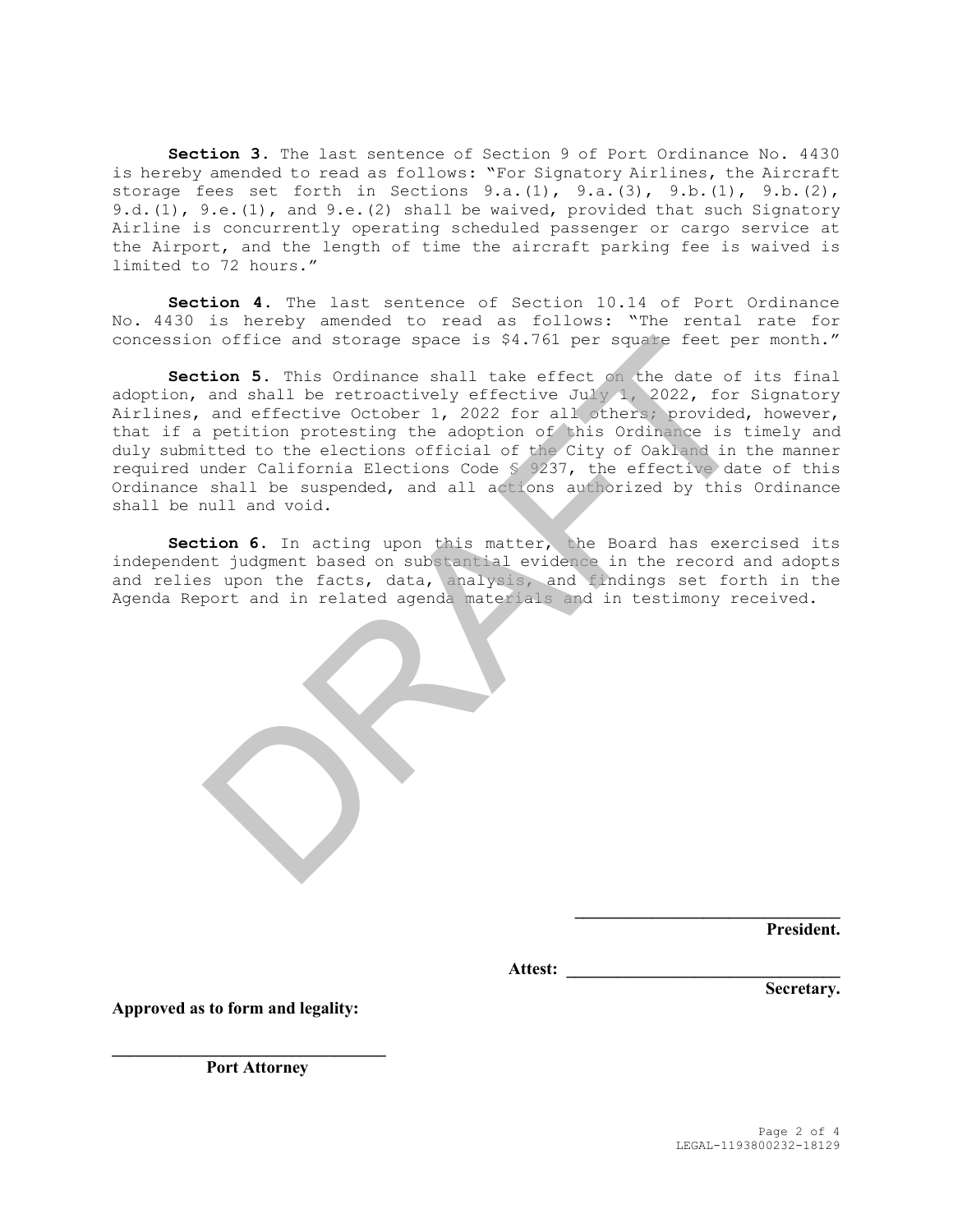## **EXHIBIT A RATE SCHEDULE**

|                                                                                                                                                                                                                                                                                                             | Rate Ord    |      |            |
|-------------------------------------------------------------------------------------------------------------------------------------------------------------------------------------------------------------------------------------------------------------------------------------------------------------|-------------|------|------------|
|                                                                                                                                                                                                                                                                                                             | Section     |      | FY2022-23  |
| <b>LANDING FEES</b><br>Signatory Airline; Based Tenant, Engaged in Commercial                                                                                                                                                                                                                               |             |      |            |
| Operations<br>Minimum Charge per Landing                                                                                                                                                                                                                                                                    | 2(a)        |      | \$46.78    |
| Landing Fee                                                                                                                                                                                                                                                                                                 | $2(b)$ (i)  |      | \$3.74     |
|                                                                                                                                                                                                                                                                                                             |             |      |            |
| All Other Aircraft                                                                                                                                                                                                                                                                                          |             |      |            |
| Minimum Charge per Landing                                                                                                                                                                                                                                                                                  | 2(a)        |      | \$58.47    |
| Landing Fee                                                                                                                                                                                                                                                                                                 | $2(b)$ (ii) |      | \$4.68     |
|                                                                                                                                                                                                                                                                                                             |             |      |            |
| No landing fee shall be charged for landings of:                                                                                                                                                                                                                                                            |             |      |            |
|                                                                                                                                                                                                                                                                                                             |             |      |            |
| 1 Any Aircraft which, after taking off from the 3<br>Airport, and without making a landing at any other<br>airport, returns to land at the Airport because of<br>meteorological conditions, mechanical or operating<br>causes, or any other reason of emergency;                                            |             |      | $\sin 0$   |
| 2 Any Based Tenant Aircraft not engaged in Commercial 7(a)<br>Operations;                                                                                                                                                                                                                                   |             |      | \$0        |
| 3 Aircraft chartered or operated by the federal 7(b)<br>government or by the State of California or any of<br>their agencies, except in the event that an agreement<br>between the Port and the federal government or the<br>State of California or any of their agencies<br>establishes such landing fees; |             |      | \$ 0       |
| 4 Federal government or State of California Aircraft 7(c)<br>being repaired or overhauled by an Airport-based<br>company for which prior approval of the Director has<br>been obtained.                                                                                                                     |             | \$ 0 |            |
| 5 Angel Flight operations                                                                                                                                                                                                                                                                                   | 7 (d)       |      | <b>Ş</b> 0 |
| 6 Student pilots of schools providing Flight<br>Instruction Services                                                                                                                                                                                                                                        | 7 (e)       | S.   | 0          |